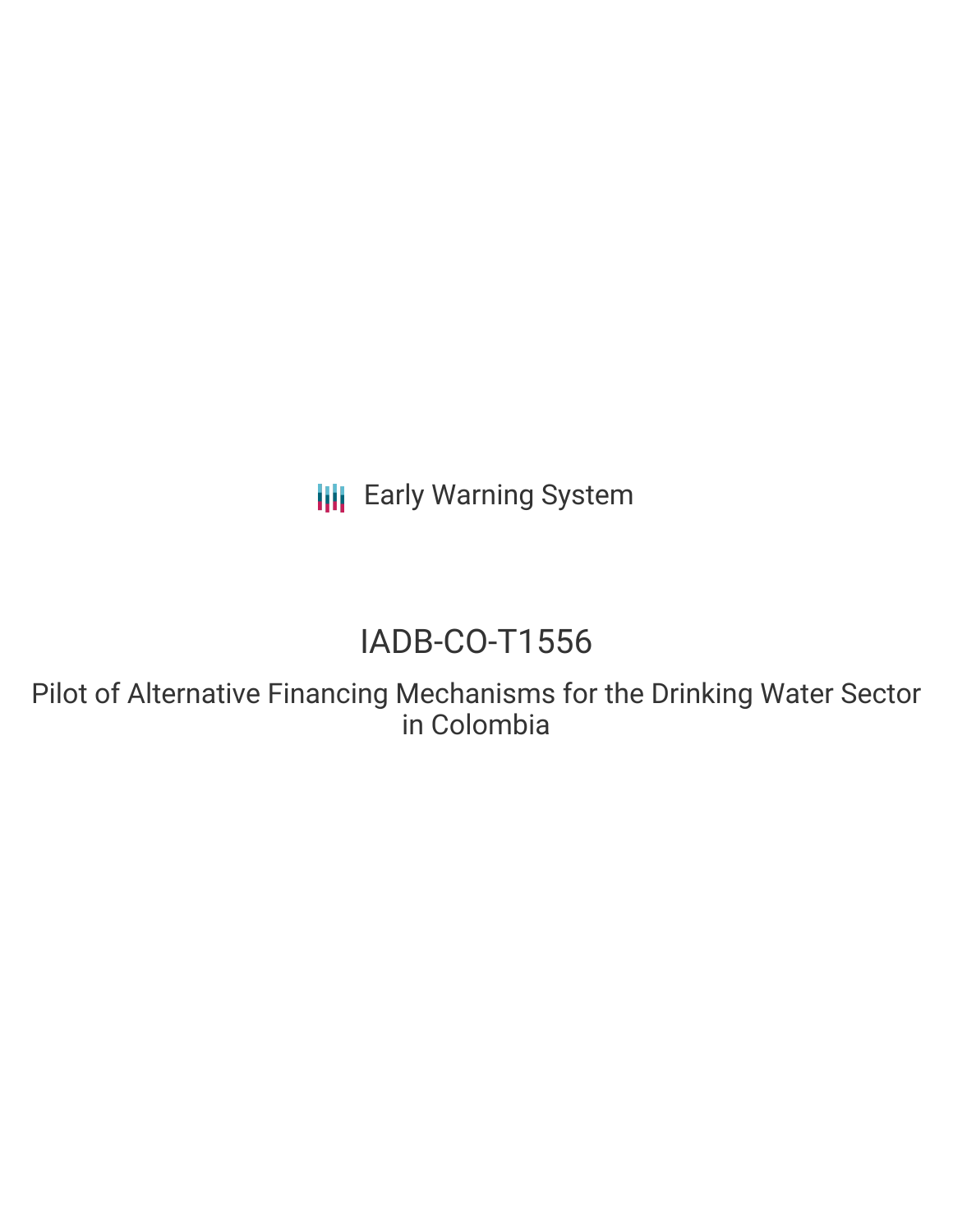

## **Quick Facts**

| <b>Countries</b>               | Colombia                                                    |
|--------------------------------|-------------------------------------------------------------|
| <b>Financial Institutions</b>  | Inter-American Development Bank (IADB)                      |
| <b>Status</b>                  | Approved                                                    |
| <b>Bank Risk Rating</b>        |                                                             |
| <b>Borrower</b>                | Government of Colombia                                      |
| <b>Sectors</b>                 | Infrastructure, Technical Cooperation, Water and Sanitation |
| <b>Investment Amount (USD)</b> | $$1.15$ million                                             |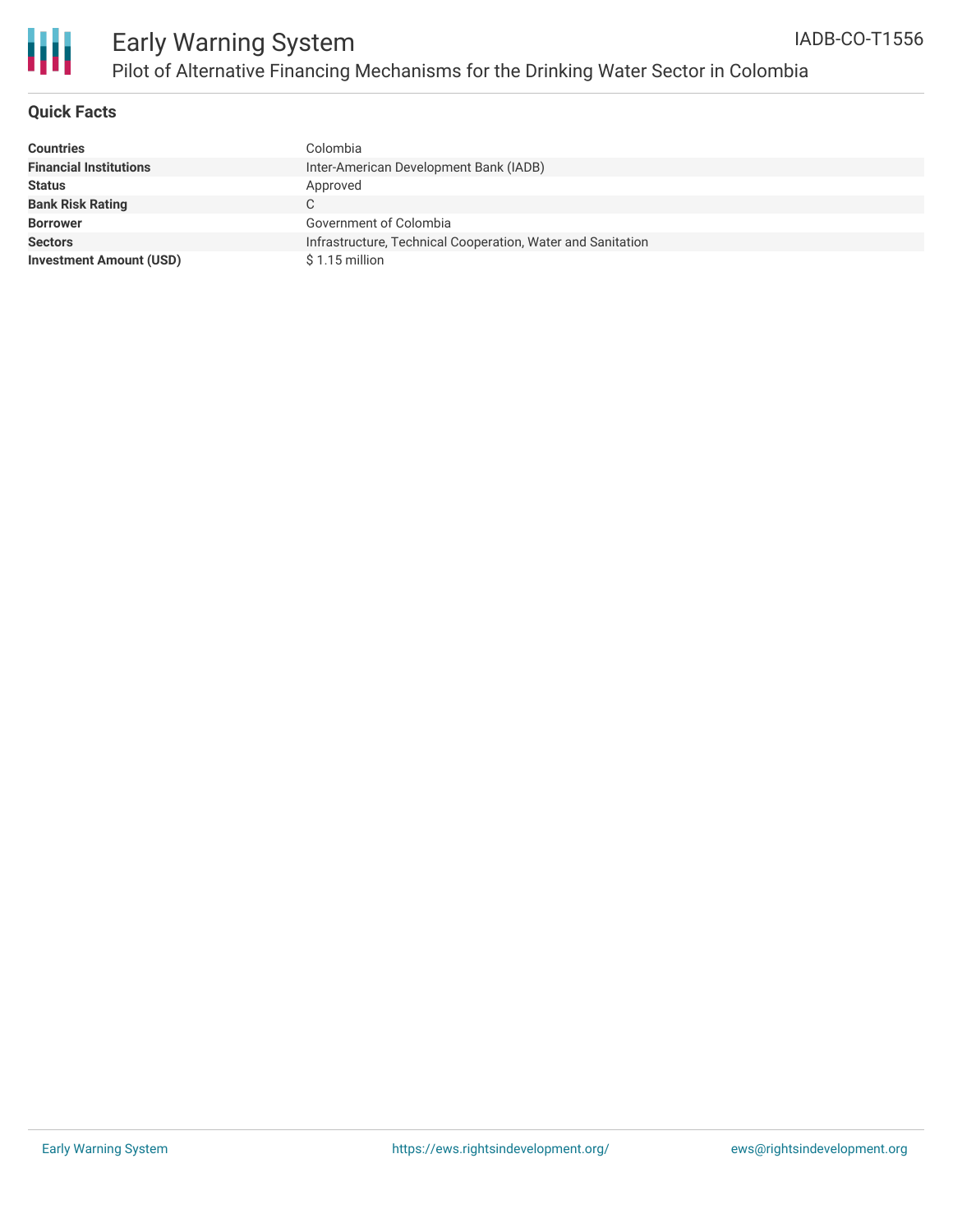

## **Project Description**

To structure 2 pilot financing mechanisms for infrastructure projects in water and sewerage utilities. Through these, we seek to provide financial tools in which the interests of the financial sector and the water sector converge.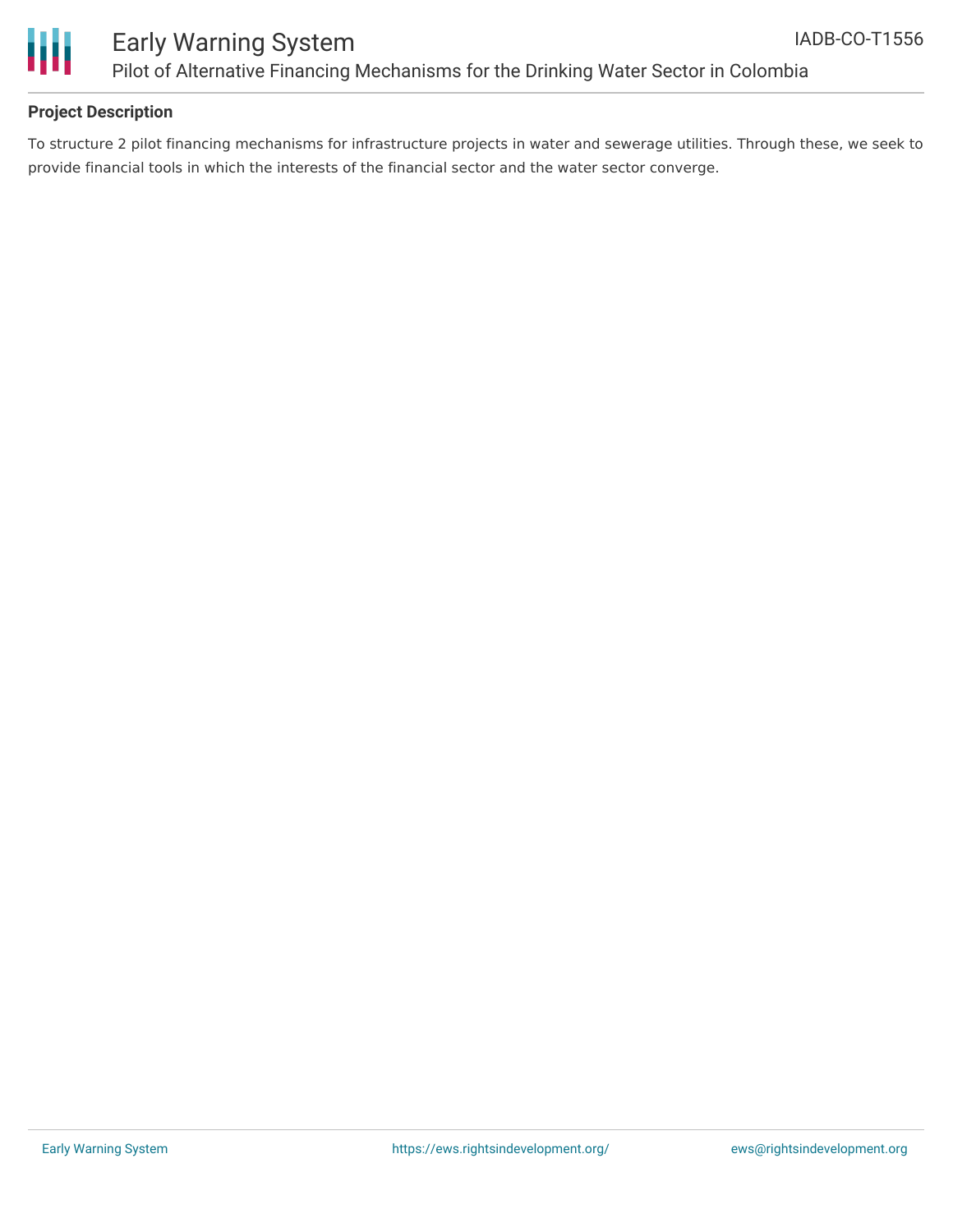

#### **Investment Description**

• Inter-American Development Bank (IADB)

The "Investment Type" was not available at the moment of the snaphot.